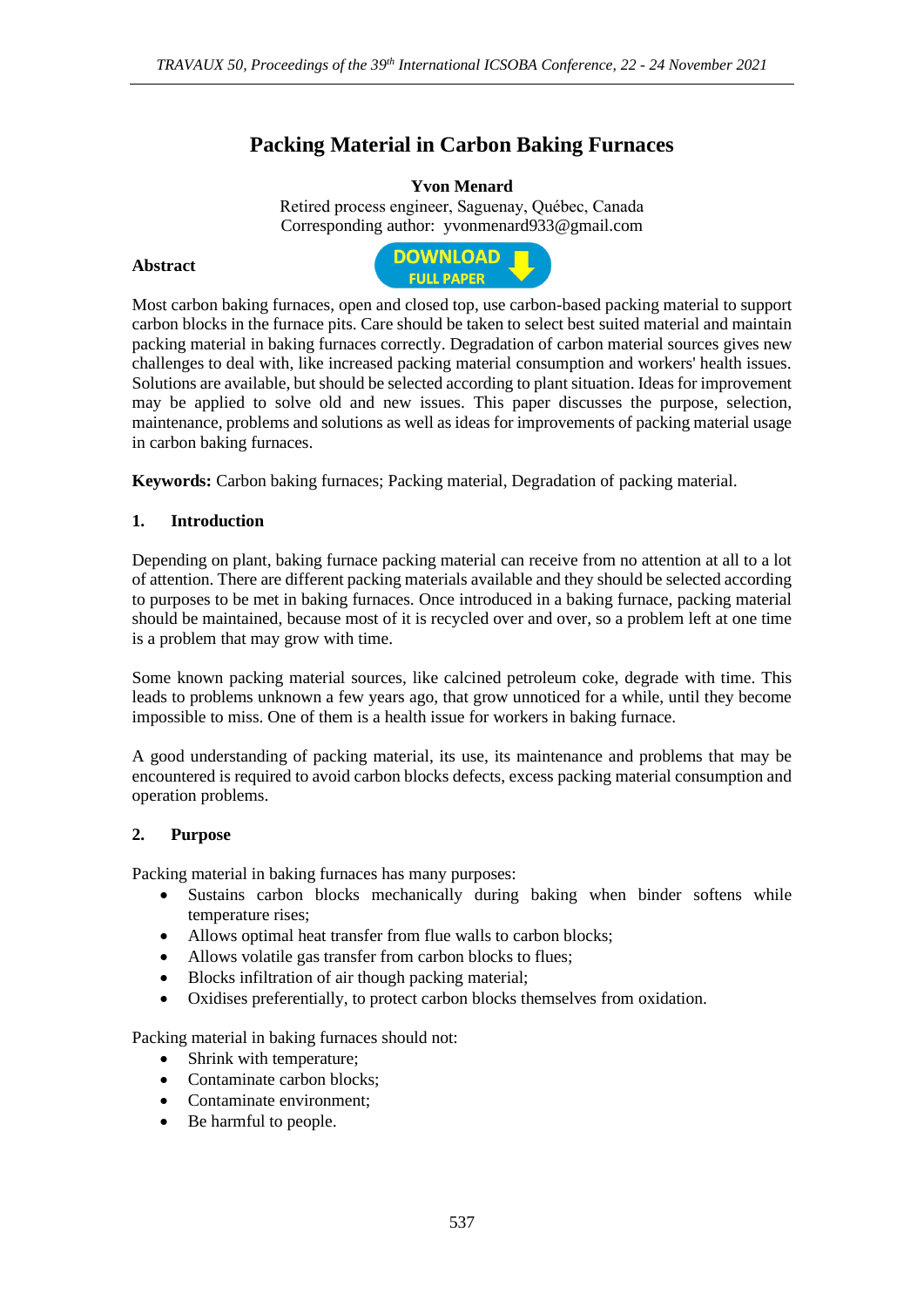## **2.1 Support of Carbon Blocks During Baking**

Packing material should flow freely around carbon blocks to be able to fill voids between carbon blocks and on carbon blocks themselves to sustain them. This implies that angle of repose of packing material should be quite low. Generally, angle of repose becomes larger with a reduction of particle size. Large particles have low angle of repose (Figure 1). Small particles and dust, have a high angle of repose. Particle shape also has an effect. Round particles flow more freely than irregular-shaped particles.



**Figure 1. Angle of repose of granular material, example.**

Problems involving insufficient support are: carbon blocks slumping, carbon blocks curving (carbon blocks which are close to the flue walls) and paste decompaction in specific block positions like middle of corners of carbon blocks and part of stud holes (Figure 2). Large decompacted paste chunks may sometimes detach from carbon blocks and cause other problems, like blocking packing material witdraw pipe or block advances on roller conveyors, by getting stuck between rollers.



**Figure 2. Blocks corners and stud holes decompaction caused by defective packing support.**

#### **2.2 Heat Transfer to Carbon Blocks**

Heat transfer depends on many factors:

- Density of particles; higher is better, because higher density particles have better thermal conductivity;
- Particles size: bigger is better. So fine particles are to be avoided. (Figure 3, from Reference [1])